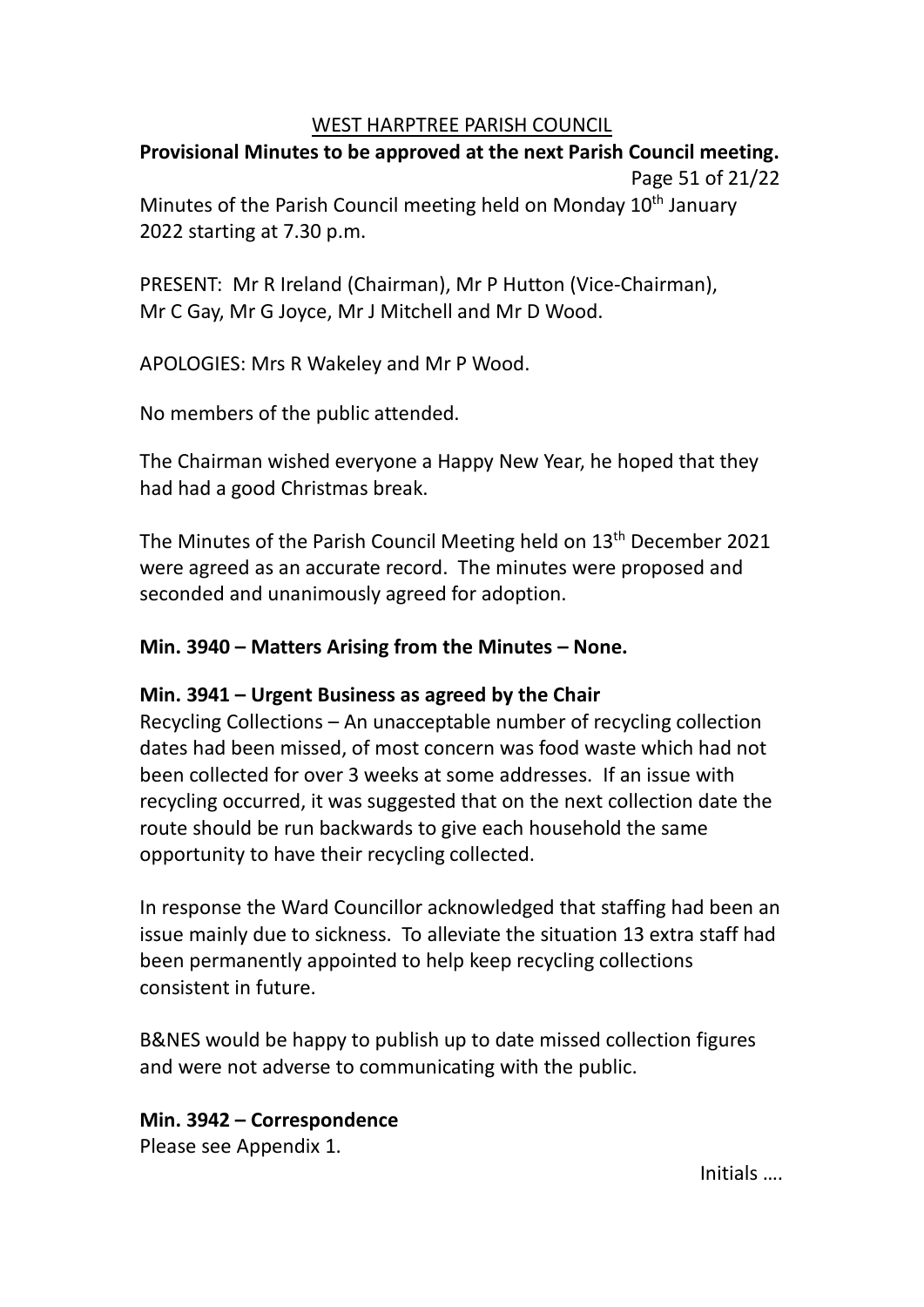## **Min. 3943 – Parish Precept Requirements for 2022/23**

A Financial Statement had been distributed to assist with Precept Requirements for 2022/23. Taking into account the usual considerations plus the renewal of both the electricity and insurance contracts and the increased number of residents within the Parish, it was proposed, seconded and unanimously agreed to increase the Precept by £250. The Precept Requirements form requesting £9,000 would be submitted.

## **Min. 3944 - Community Infrastructure Levy**

Recreation Ground – The Recreation Ground fence and replacement gate was ongoing.

It was suggested that new children's adventure equipment/climbing frame (or similar) and adult outside gym equipment would be good additions to the existing traditional equipment. A Councillor agreed to look into this and matched grant funding.

Bus Shelter – The matter was ongoing.

## **Min. 3945 – Memorial Hall**

Work was continuing to improve the upstairs area, with flooring the next item to be addressed.

Very positive feedback had been reported following a National Lottery audit.

#### **Min. 3946 - Highways**

20mph Speed Limit – A public meeting would be arranged for Monday 7<sup>th</sup> February starting at 7.30 p.m. where the first stage, Phase I would be discussed.

Pothole – A pothole on Bristol Road, between Easton and Mendip View would be reported.

## **Min. 3947 - Recreation Ground**

The play equipment was in good order, please see Min. 3944 regarding fencing and additional play equipment suggestions.

Initials ….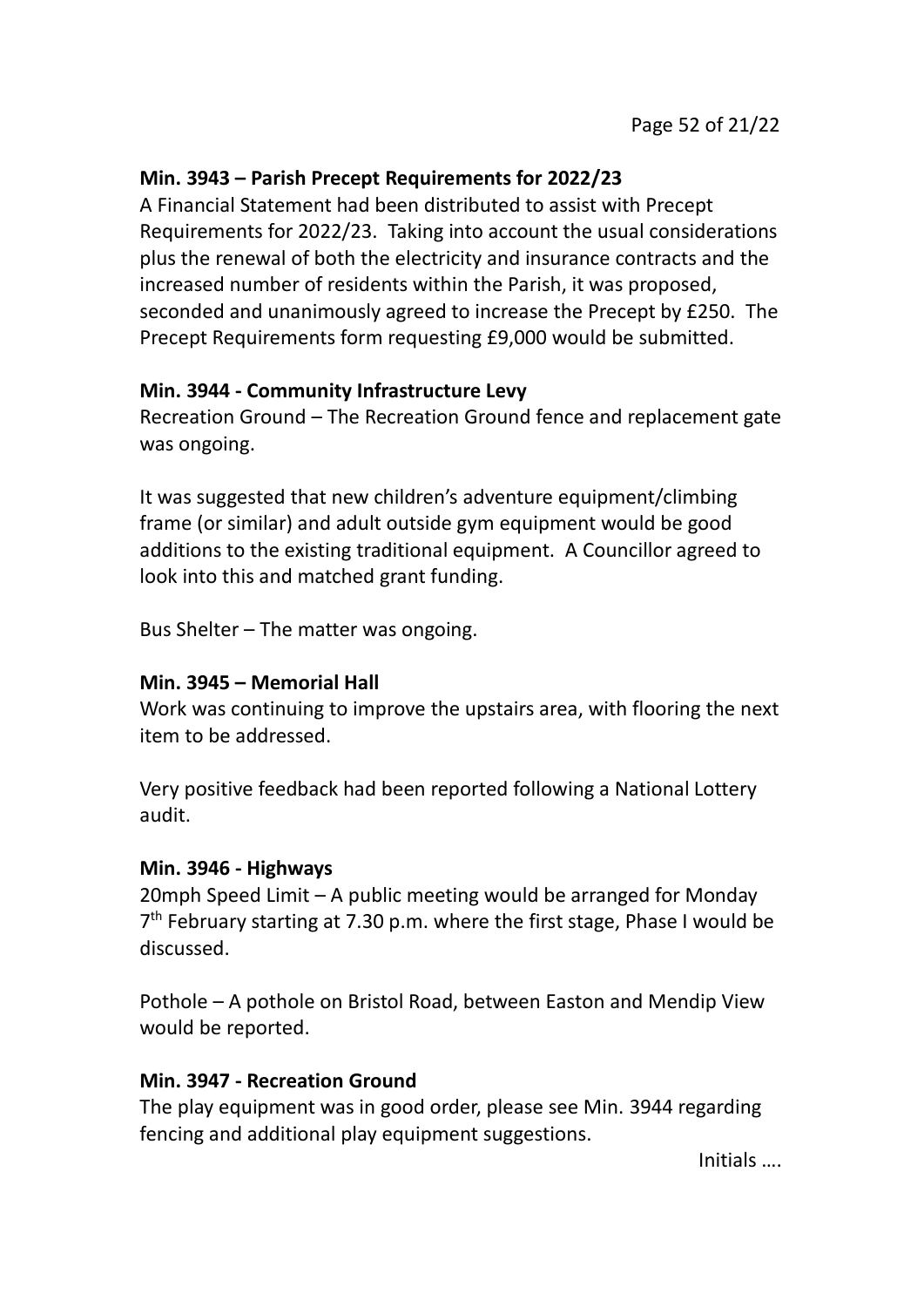Hedge Trimming – D B Gibbons had kindly trimmed the hedge at the end of December. A letter thanking them for their continued support had been sent.

## **Min. 3948 – Bus Shelter**

Please see Min 3944.

It was proposed and seconded with all other Councillors in favour of awarding Mrs Robertson a one off gratuity to thank her for dealing with anti social behaviour during the course of her work.

## **Min. 3949 – Local Plan Partial Update Consultation**

The Ward Councillor was thanked for his clarity in unravelling access to consultation responses available on the website.

## **Min. 3950 – Chew Valley Climate and Nature Emergency**

There was no update at the meeting.

## **Min. 3951 – Platinum Jubilee of Queen Elizabeth II**

Councillors would liaise with the Memorial Hall Committee who were leading the event regarding memorabilia for children in the Parish. The Ward Councillor was asked to look into road closure procedure.

## **Min. 3952 – Midsomer Norton & Radstock Dial a Ride Grant Request**

It was proposed and seconded with all other Councillors in favour of awarding a grant of £75.00 to support Dial a Ride. The matter would be reviewed in 2023.

# **Min. 3953 – Ward Councillor's Report**

The Ward Councillor was thanked for his recent report. Please see Appendix 2.

## **Min. 3954 – Planning Matters**

New application(s) Planning application 21/05439/FUL, Westleaze, The Street – Erection of 1.5 storey garage extension to form annexe. It was unanimously agreed to support this application.

Initials ….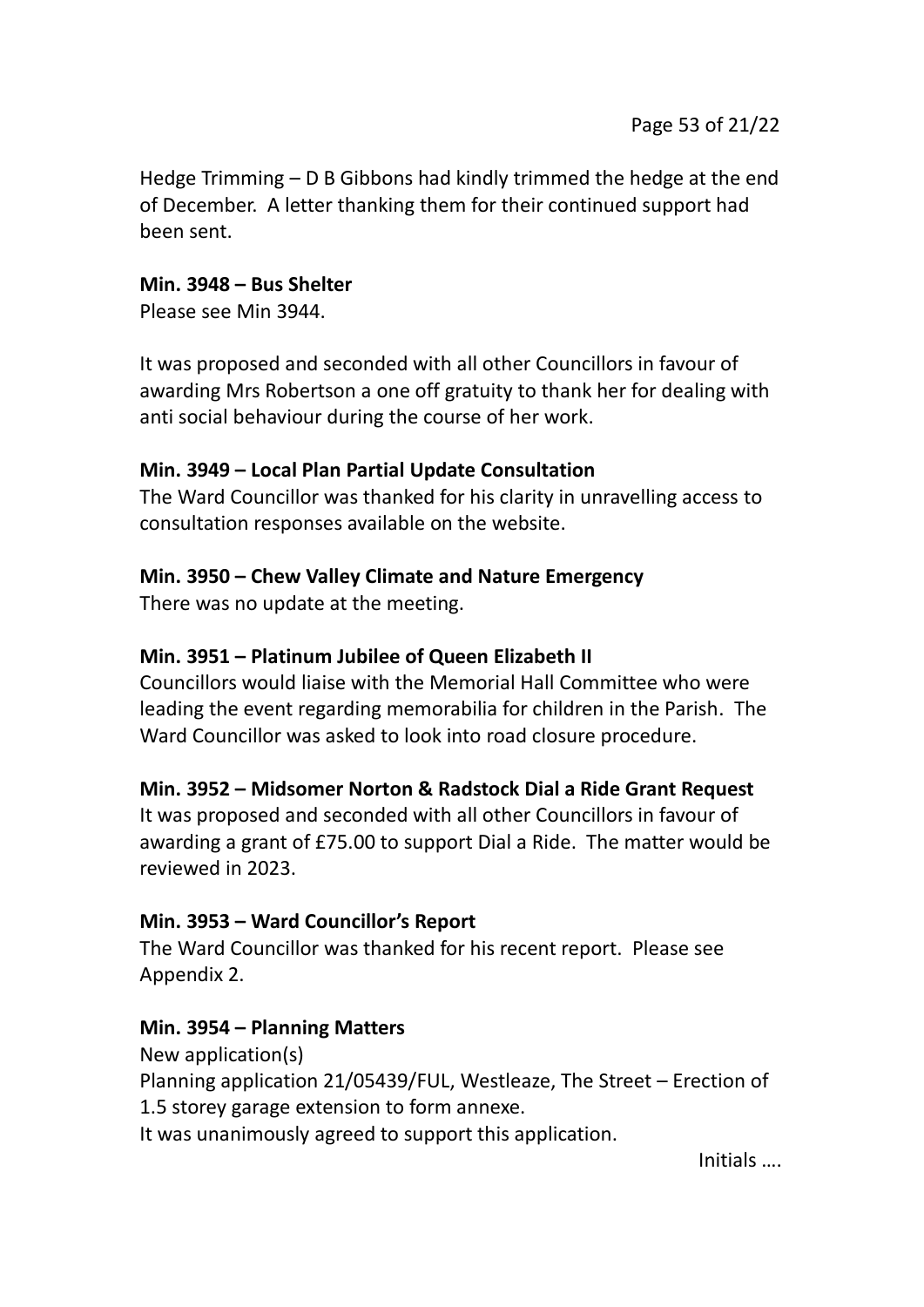Application(s) pending consideration

a. Planning application 21/05362/COND, Orchard Cottage, Ridge Lane – Discharge of condition 13 (Materials – Submission of Schedule and Samples) of application 21/00050/FUL (Erection of a two storey 3/4 bedroom dwelling, car port for 2 cars and additional parking for 4 cars following demolition of existing cottage).

### **Min. 3955 - Finance**

| To agree the following payment(s):-   |              |           |
|---------------------------------------|--------------|-----------|
| Mrs C Robertson, Bus Shelter Cleaning | $\mathbf{f}$ | 50.00     |
| Mrs J Burdge, Clerk's Wages           |              | £1,357.20 |
| Clerk's Expenses                      | $\mathbf{f}$ | 48.71     |
|                                       |              |           |

### **Min. 3956 – Meetings attended – None.**

### **Min. 3957 – Items for the Information of the Clerk**

Anti Social Behaviour – Concern regarding drugs and fouling in the Bus Shelter were again raised for discussion. A notice asking Parishioners to please contact the Ward Councillor, in confidence or Crimestoppers if they had any information would be circulated to the Mail Group and on Facebook.

Church Clock - The Clock had lost time over the festive season. Smith of Derby confirmed that their Engineer would visit on Friday 21<sup>st</sup> January. All work would be carried out under warranty.

#### **Min. 3958 - Future Meetings**

The date of the next meeting: Monday 7<sup>th</sup> February 2022 following the 7.30 p.m. public meeting to discuss West Harptree Speeding Phase I

The Chairman declared the meeting closed at 8.35 p.m.

Chairman ………………………… Date Signed ……………………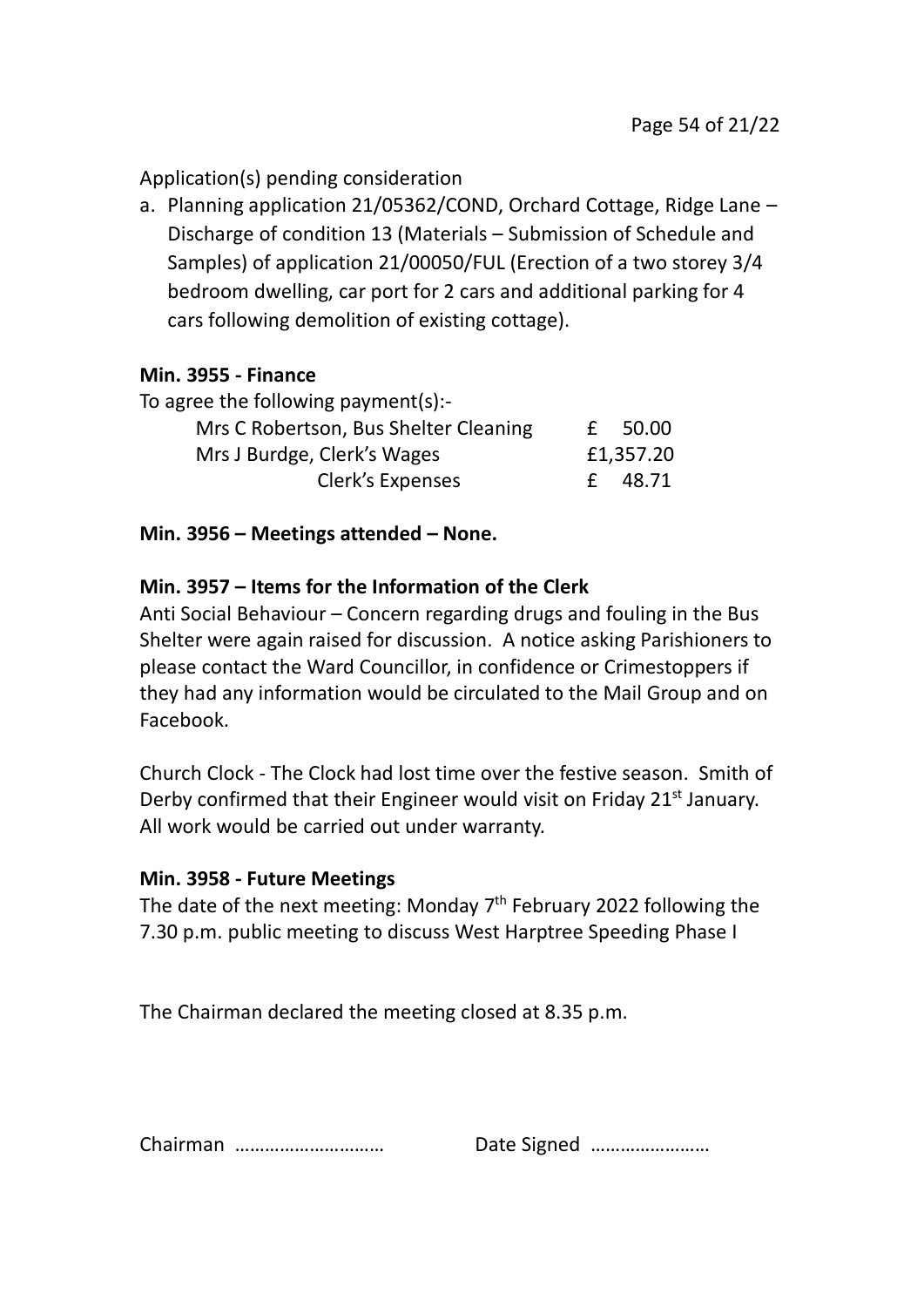#### Page 55 of 21/22

#### **Appendix 1 Min. 3942 – Correspondence**

#### December

- 1. B&NES, Planning Notifications 21/04890/FUL,
- Compton Martin and 21/05522/FUL, East Harptree. 2. B&NES – Transport Planning – Journey to Net Zero.
- 6. Rural Services Network The Rural Bulletin, 14th December.
- 7. B&NES, Planning Notifications 21/05483/FUL, Compton Martin.
- 8. ICO Latest News.
- 9. Graham Harding Cil.
- 10. B&NES Weekly e-newsletter.
- 16. Rural Services Network The Rural Bulletin,  $21^{st}$ December.
- 17. B&NES Public Health Update Covid 19 Testing Van.
- 18. B&NES Planning Policy, B&NES Local Plan Partial Update submitted for examination.
- 19. B&NES Merry Christmas from BrightStart Children's Centre Services.

### January 2022

- 1. B&NES, Planning Notifications 21/05483/FUL, Compton Martin.
- 2. B&NES 21/05439/FUL, Westleaze, extension granted.
- 3. B&NES Weekly Planning List No. 1.
- 4. B&NES Street Works 04/01/22 10/01/22.
- 5. B&NES Weekly e-newsletter.
- 6. Smith of Derby Acknowledgement.
- 7. B&NES Parish Liaison meeting, Zoom link.
- 3. B&NES, Planning Notifications 21/04654/ADCOU, Hinton Blewett.
- 4. B&NES Weekly Planning List No. 51.
- 5. B&NES Street Works 15/12/21 20/12/21.
- 11. B&NES, Planning Notifications 21/04323/FUL, 21/04742/FUL and 21/04770, East Harptree.
- 12. B&NES Letter confirming tax base.
- 13. B&NES, Planning Notifications 21/04770/FUL, East Harptree.
- 14. B&NES Weekly Planning List No. 52.
- 15. B&NES Street Works 21/12/21 28/12/21.
- 20. B&NES Weekly e-newsletter.
- 21. B&NES, Planning Notifications 21/04742/FUL, East Harptree.
- 22. Mendip District Council Notice of Adoption Mendip Local Plan Part II 2006 – 2029 : Sites and Policies.
- 23. B&NES Chew Valley Area Forum.
- 24. Graham Harding Re: Cil.
- 8. Rural Services Network Rural Funding Digest, January 2022 Edition.
- 9. B&NES, Planning Notifications 21/05433/FUL, Compton Martin.
- 10. B&NES Weekly e-newsletter.
- 11. Cllr D Wood Report.
- 12. Gallagher Buildings valuation and under insurance.
- 13. HAGS Brochure.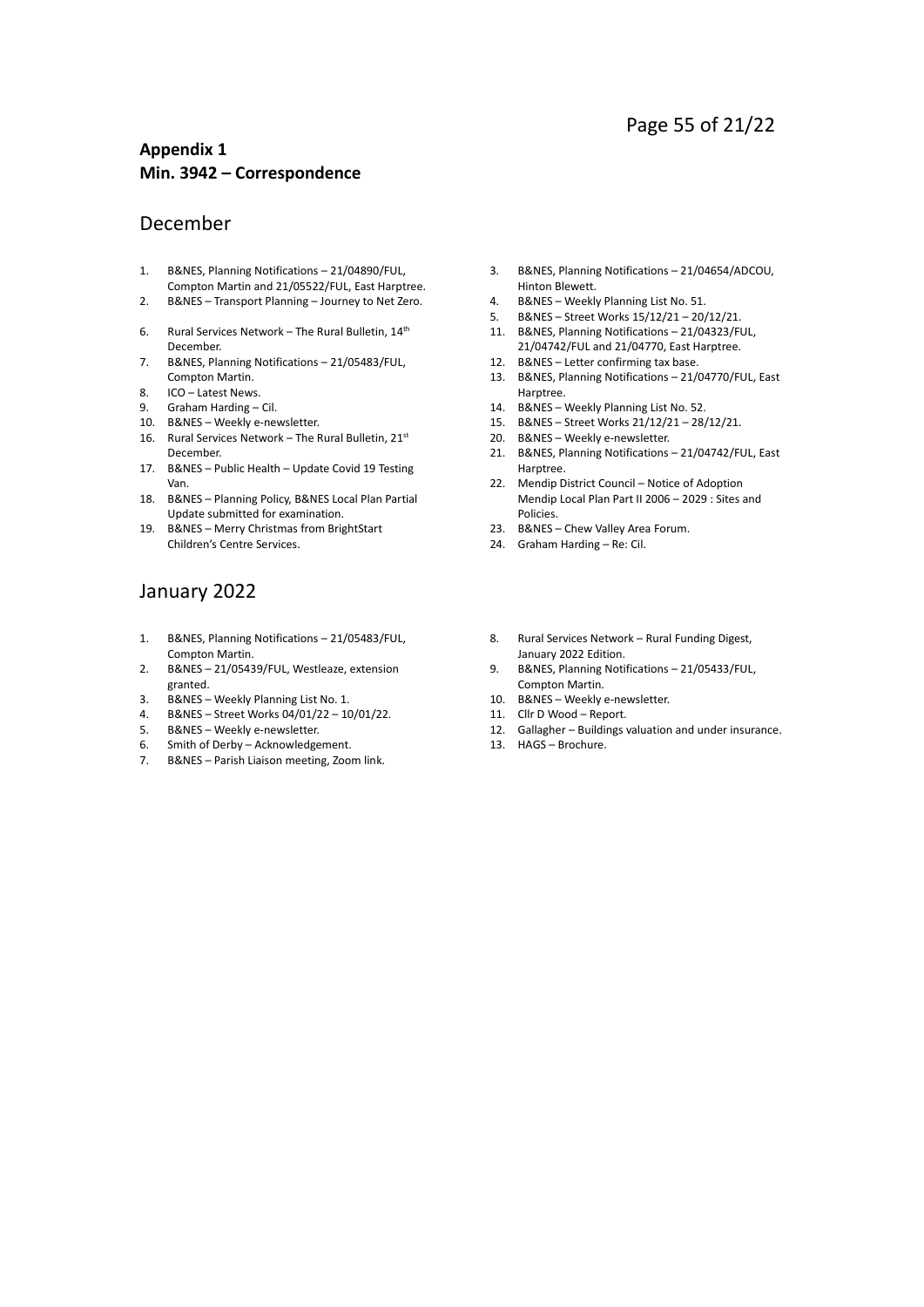#### **Appendix 2 Min. 3953 – Ward Councillor's Report** Dated 6/1/22

#### **LPPU Consultation**

I met with the Head of Planning and had a phone call with the Cabinet Member for Planning about consultations in the LPPU and the Full Local Plan, following Jon's email. My answer to Jon's three questions were all yes.

From the meeting I have established the following:

- There was a delay in uploading the Consultation Statement with a schedule attached. This contains an analysis of the common themes and the Councils response to them. They apologise for this not being available at the time of looking.
- All consultation comments are published on the portal website. This is a searchable database of all comments. This can be searched by response by parish area for example. They believe this to be the technically easiest and most user friendly method of people being able to read responses.
- Responses for the final stage of public consultation of a LP or LPPU are always considered by the Planning Inspector rather than the Council. The PI will make changes based on comments by the public and statutory consultees. Otherwise, the cycle of consultations and changes would be unending.
- It is possible to have an extra stage of consultation where the second round of consultation comments lead to changes by the Council and then a third round of consultation takes place on these changes. The consultation responses to this third and final round of consultation would then be considered by the Planning Inspector (rather than the Council).
- The third round was not run for the LPPU due to the extra months this would have added onto the process. B&NES existing Local Plan was dangerously outdated due to the failure of the West of England Regional Plan (JSP). Additional delay would have risked the 5 Year Housing Supply which would have risked speculative development being approved where communities did not want housing from Spring 2022. The safe and early passage of the LPPU protects against this.
- With the LPPU in place there will be less time pressure on the Full Local Plan. I expressed to the Cabinet Member for Planning that this extra round of consultation should be included in the Full Local Plan next year and he agreed with me.

#### **West Harptree Speeding Phase 1**

Head of Transport confirmed this week that the advertisement for the TRO for a 20mph speed limit as previously seen will be approved this week.

The advertisement and consultation will be live by the end of January/start of February. On the basis that TRO consultations run for 21 days they suggested we hold our local meeting in early to mid February as good timing.

I'm currently free the evenings of 1/2/7/15 February, stc.

#### **West Harptree Speeding Phase 2**

As previously reported, there is still £10k in the draft Transport Improvement Programme for a match funded scheme with WHPC in 22/23.